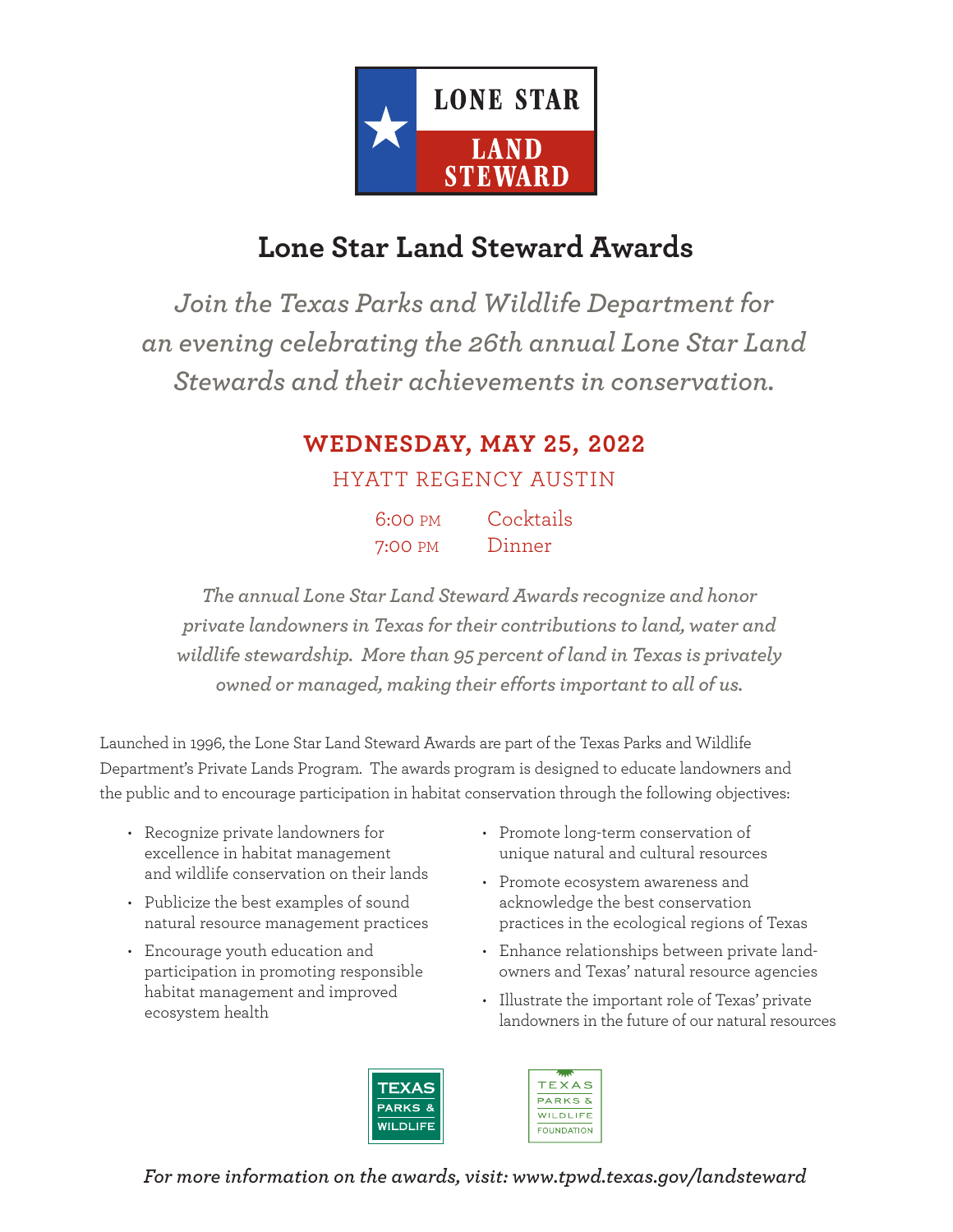

# **Lone Star Land Steward Awards**

# UNDERWRITING OPPORTUNITIES

#### **PLATINUM (\$15,000)**

- Logo recognition in an issue of *Our Wild Texas* e-newsletter highlighting Lone Star Land Steward winners (215,000 subscribers)
- Recognition in commemorative USB drive of award winners' videos
- Recognition in full-color "thank you" ad appearing in December 2022 issue of *Texas Parks & Wildlife* magazine (circulation: 155,000)
- Logo and link on Lone Star Land Steward website page
- Logo recognition in event program (deadline April 22)
- Recognition in promotional materials to include signage, press releases and social media (deadline April 22)
- Reserved seating for up to 10 members of your party

#### **SILVER (\$5,000)**

- Recognition in full-color "thank you" ad appearing in December 2022 issue of *Texas Parks & Wildlife* magazine (circulation: 155,000)
- Logo and link on Lone Star Land Steward website page
- Logo recognition in event program (deadline April 22)
- Recognition in promotional materials to include signage, press releases and social media (deadline April 22)
- Reserved seating for up to five members of your party

#### **GOLD (\$10,000)**

- Logo recognition in an issue of *Our Wild Texas* e-newsletter highlighting Lone Star Land Steward winners (215,000 subscribers)
- Recognition in full-color "thank you" ad appearing in December 2022 issue of *Texas Parks & Wildlife* magazine (circulation: 155,000)
- Logo and link on Lone Star Land Steward website page
- Logo recognition in event program (deadline April 22)
- Recognition in promotional materials to include signage, press releases and social media (deadline April 22)
- Reserved seating for up to 10 members of your party

#### **BRONZE (\$1,000)**

- Recognition in full-color "thank you" ad appearing in December 2022 issue of *Texas Parks & Wildlife* magazine (circulation: 155,000)
- Name recognition on Lone Star Land Steward website page
- Name recognition in event program (deadline April 22)
- Recognition in promotional materials to include signage, press releases and social media (deadline April 22)
- Reserved seating for two members of your party



TEXAS **PARKS &** WILDLIFE **FOUNDATION** 

*For more information on underwriting opportunities, please contact Katie Spurgin at (214) 773-5268 or kspurgin@tpwf.org*